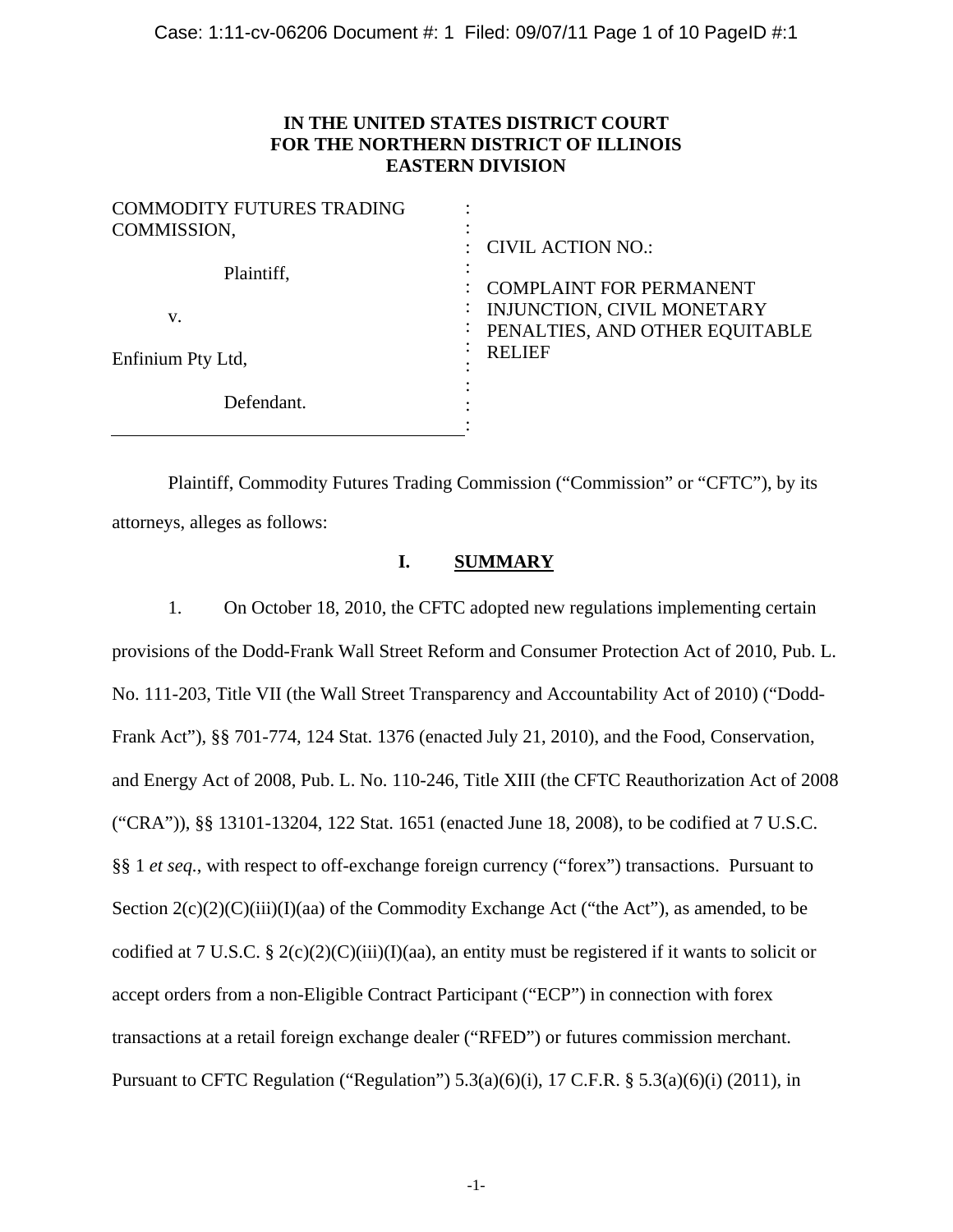#### Case: 1:11-cv-06206 Document #: 1 Filed: 09/07/11 Page 2 of 10 PageID #:2

connection with retail forex transactions, all RFEDs must be registered with the CFTC as of October 18, 2010.

2. Beginning on October 18, 2010 and continuing to the present (the "relevant period"), Defendant Enfinium Pty Ltd ("Enfinium"), through its corporate authorized representative, Vantage FX Pty Ltd ("Vantage"), upon information and belief, solicits or accepts orders from non-ECPs located in the United States in connection with retail forex transactions and is, or offers to be, the counterparty to these retail forex transactions without being registered as an RFED with the CFTC, in violation of Section  $2(c)(2)(C)(iii)(I)(aa)$  of the Act, as amended, to be codified at 7 U.S.C.  $\S$  2(c)(2)(C)(iii)(I)(aa), and Regulation 5.3(a)(6)(i), 17 C.F.R.  $\S$ 5.3(a)(6)(i) (2011).

3. By virtue of this conduct and the further conduct described herein, Enfinium has engaged, is engaging, or is about to engage in acts and practices in violation of the Act, as amended, and the Regulations.

4. Accordingly, pursuant to Section 6c of the Act, as amended, to be codified at 7 U.S.C. § 13a-1, and Section 2(c)(2) of the Act, as amended, to be codified at 7 U.S.C. § 2(c)(2), the Commission brings this action to enjoin Enfinium's unlawful acts and practices and to compel its compliance with the Act, as amended, and the Regulations and to further enjoin Enfinium from engaging in certain commodity or forex-related activity, including, through Vantage's website, soliciting or accepting orders from U.S. customers and offering to be the counterparty to customers' forex transactions, without appropriate registration with the Commission.

5. In addition, the Commission seeks civil monetary penalties and remedial ancillary relief, including, but not limited to, trading and registration bans, disgorgement, rescission, pre-

-2-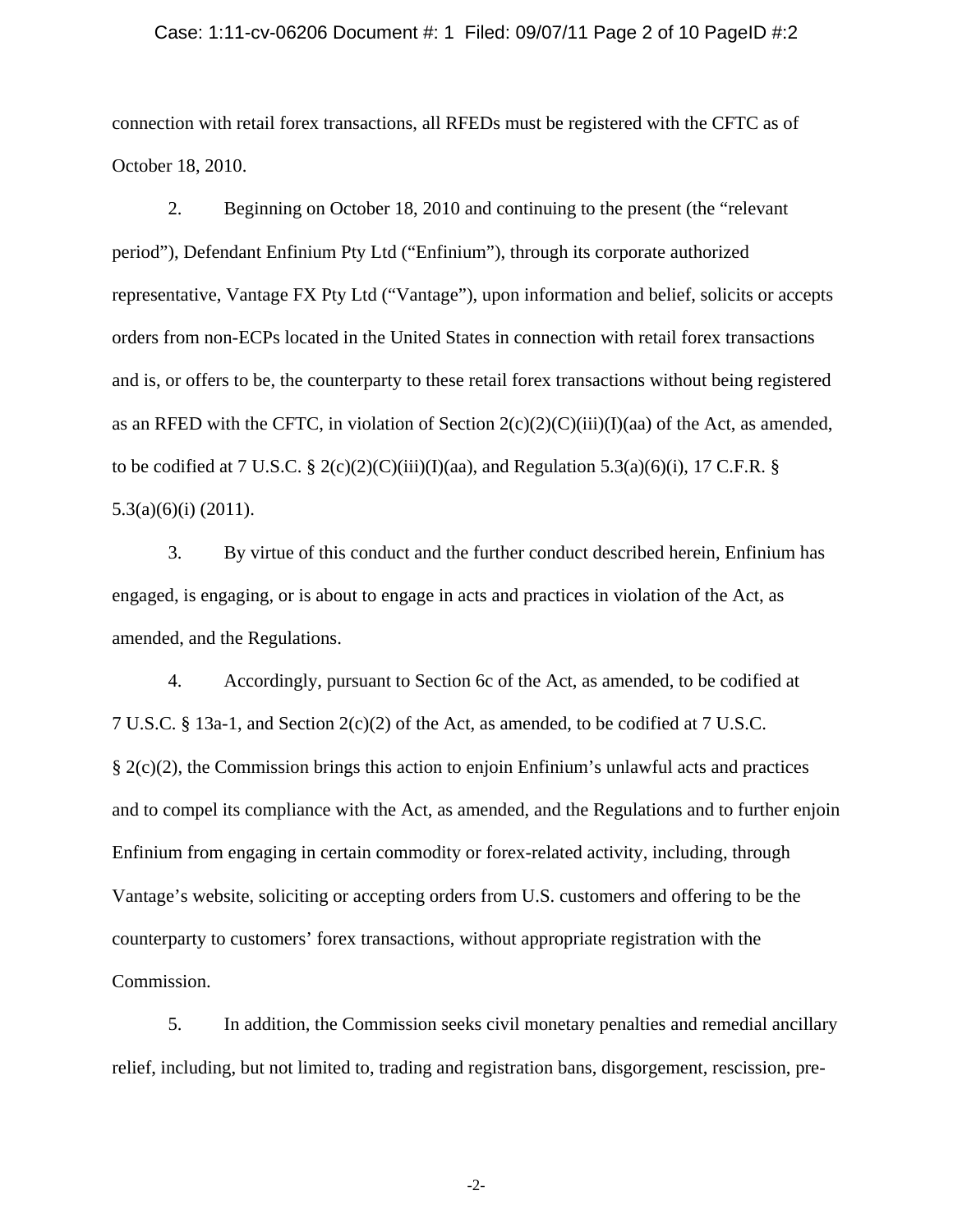#### Case: 1:11-cv-06206 Document #: 1 Filed: 09/07/11 Page 3 of 10 PageID #:3

and post-judgment interest, and such other relief as the Court may deem necessary and appropriate.

6. Unless restrained and enjoined by this Court, Enfinium likely will continue to engage in the acts and practices alleged in this Complaint and similar acts and practices, as more fully described below.

#### **II. JURISDICTION AND VENUE**

7. Section 6c(a) of the Act, as amended, to be codified at 7 U.S.C. § 13a-1(a), authorizes the Commission to seek injunctive relief against any person whenever it shall appear to the Commission that such person has engaged, is engaging, or is about to engage in any act or practice constituting a violation of the Act or any rule, regulation, or order thereunder.

8. The Commission has jurisdiction over the conduct and transactions at issue in this case pursuant to Sections  $2(c)(2)$  and 6c of the Act, as amended, to be codified at 7 U.S.C. §§ 2(c)(2) and 13a-1.

9. Venue properly lies with the Court pursuant to Section 6c(e) of the Act, as amended , to be codified at 7 U.S.C. § 13a-1(e), because Enfinium transacts business in this District and certain transactions, acts, practices, and courses of business alleged in this Complaint occurred, are occurring, and/or are about to occur within this District.

### **III. PARTIES**

10. Plaintiff **Commodity Futures Trading Commission** is an independent federal regulatory agency charged by Congress with the administration and enforcement of the Act, 7 U.S.C. §§ 1 *et seq*., and the Regulations thereunder, 17 C.F.R. §§ 1.1 *et seq*. (2011).

11. Defendant **Enfinium Pty Ltd** is located at Suite 305, 15 Lime Street, Sydney NSW 2000 Australia. Enfinium has never been registered with the Commission in any capacity.

-3-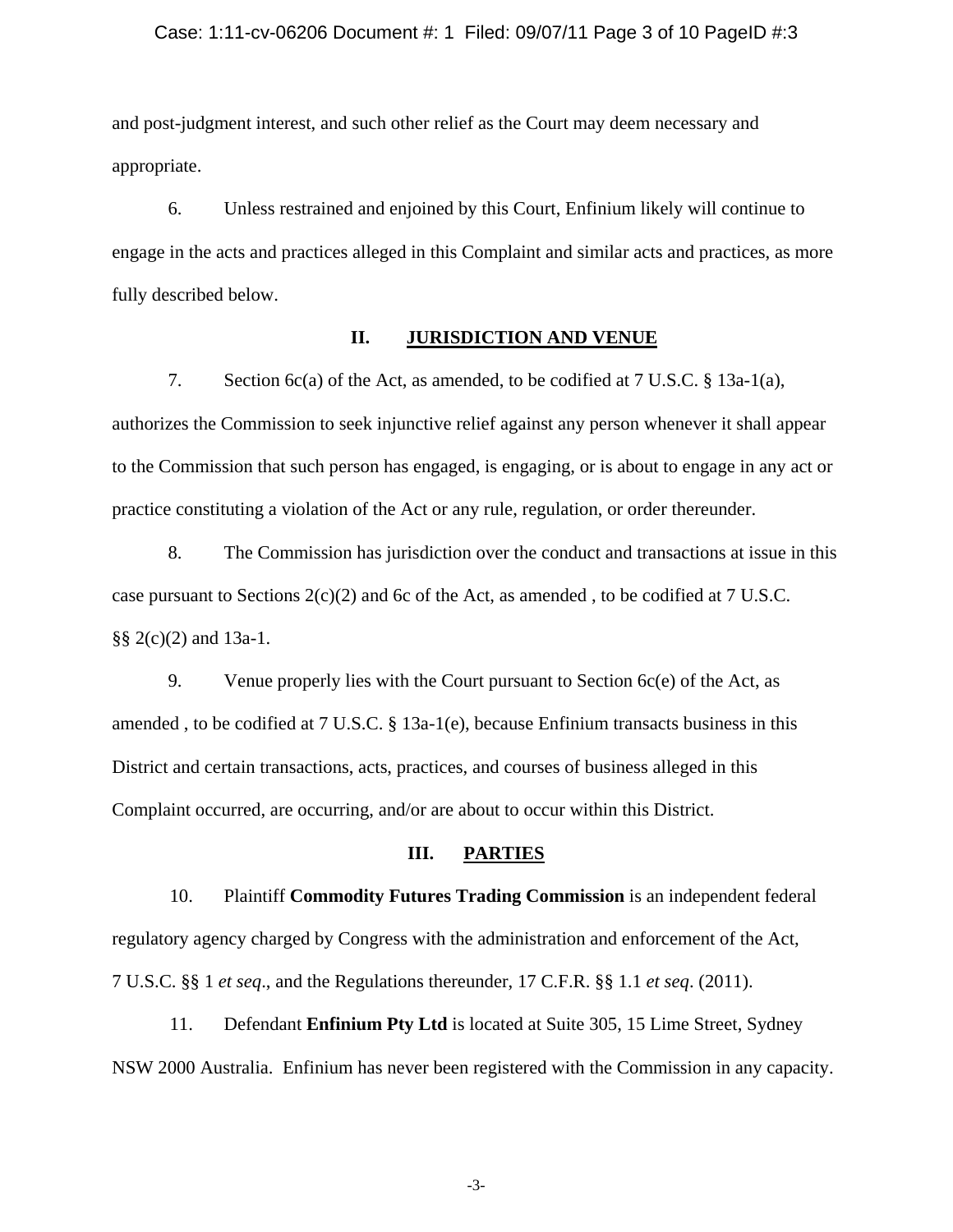## **IV. STATUTORY BACKGROUND**

12. For the purposes of trading retail forex, a "retail foreign exchange dealer" is defined in Regulation 5.1(h)(1), 17 C.F.R.  $\S$  5.1(h)(1) (2011), as any person that is, or offers to be, the counterparty to a retail forex transaction, except for certain persons not relevant to this Complaint.

13. An ECP is defined by the Act, in relevant part, as an individual with total assets in excess of (i) \$10 million, or (ii) \$5 million and who enters the transaction "to manage the risk associated with an asset owned or liability incurred, or reasonably likely to be owned or incurred, by the individual." Section 1a of the Act, as amended, to be codified at 7 U.S.C. § 1a.

## **V. FACTS**

14. On October 18, 2010, the Commission adopted new regulations implementing certain provisions of the Dodd-Frank Act and the CRA. For the purposes of retail forex transactions, the new regulations, among other things, require RFEDs to register with the CFTC.

15. On information and belief, Enfinium, through Vantage, solicits or accepts orders from United States customers who are not ECPs to open leveraged forex trading accounts through Vantage's website, http://www.vantagefx.com. Vantage's website is hosted by a webhost located in San Antonio, Texas.

16. Customers can open trading accounts by submitting information online through Vantage's website. The online application contains a drop down menu for the applicant to select his "country" and the United States is the first country that can be selected.

17. The online application also allows a customer to select a currency for the account and one of the available currencies is U.S. dollars.

-4-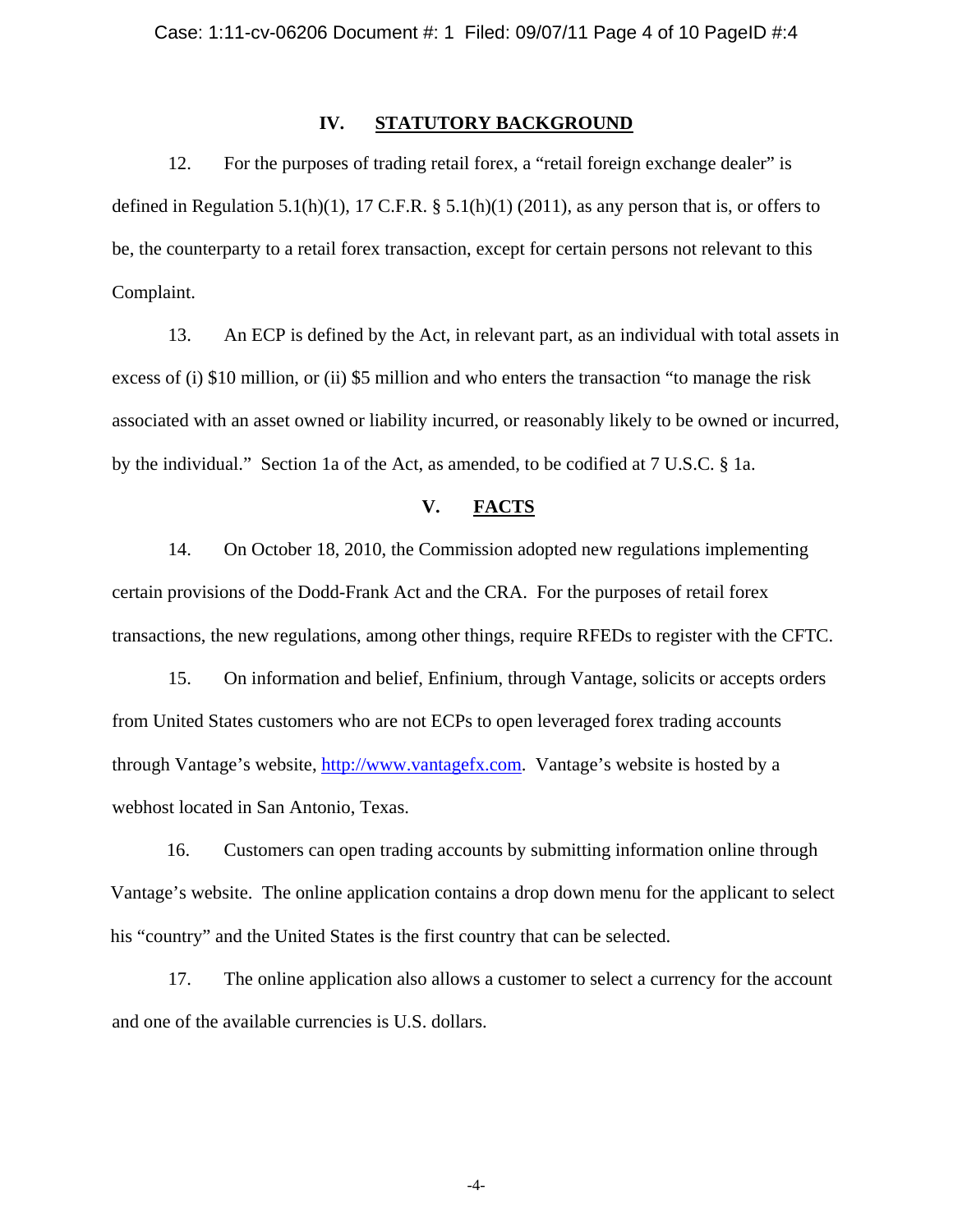#### Case: 1:11-cv-06206 Document #: 1 Filed: 09/07/11 Page 5 of 10 PageID #:5

18. The online application also contains a disclaimer that customers applying from outside Australia, "including the U.S.", acknowledge they were not actively solicited by Vantage.

19. Vantage's online application inquires about a prospective customer's savings and investments. However, Enfinium does not inquire as to whether its customers are ECPs, and in fact, appears to allow individual customers who do not have total assets of \$5 million to open accounts. The website contains a dropdown menu that asks for a customer's annual income and includes the option of "less than \$15,000." Moreover, according to the website, a customer may open an account with as little as \$500.

20. Enfinium fails to inquire whether a prospective customer has the ability or the business need to accept foreign currency into his bank account.

21. Enfinium offers to act as the counterparty to every contract. According to its Product Disclosure Statement, Enfinium "is the counterparty to every contract."

22. On information and belief, the forex transactions Enfinium engages in neither result in delivery within two days nor create an enforceable obligation to deliver between a seller and a buyer who have the ability to deliver and accept delivery, respectively, in connection with their lines of business. Rather, these forex contracts remain open from day to day and ultimately are offset without anyone making or taking delivery of actual currency (or facing an obligation to do so).

23. Thus, Enfinium has been and is acting as an RFED and continues to do so by offering to act as a counterparty for United States customers to trade forex through Vantage.

24. By the date of the filing of this complaint, Enfinium has not registered with the Commission as an RFED or in any other capacity.

-5-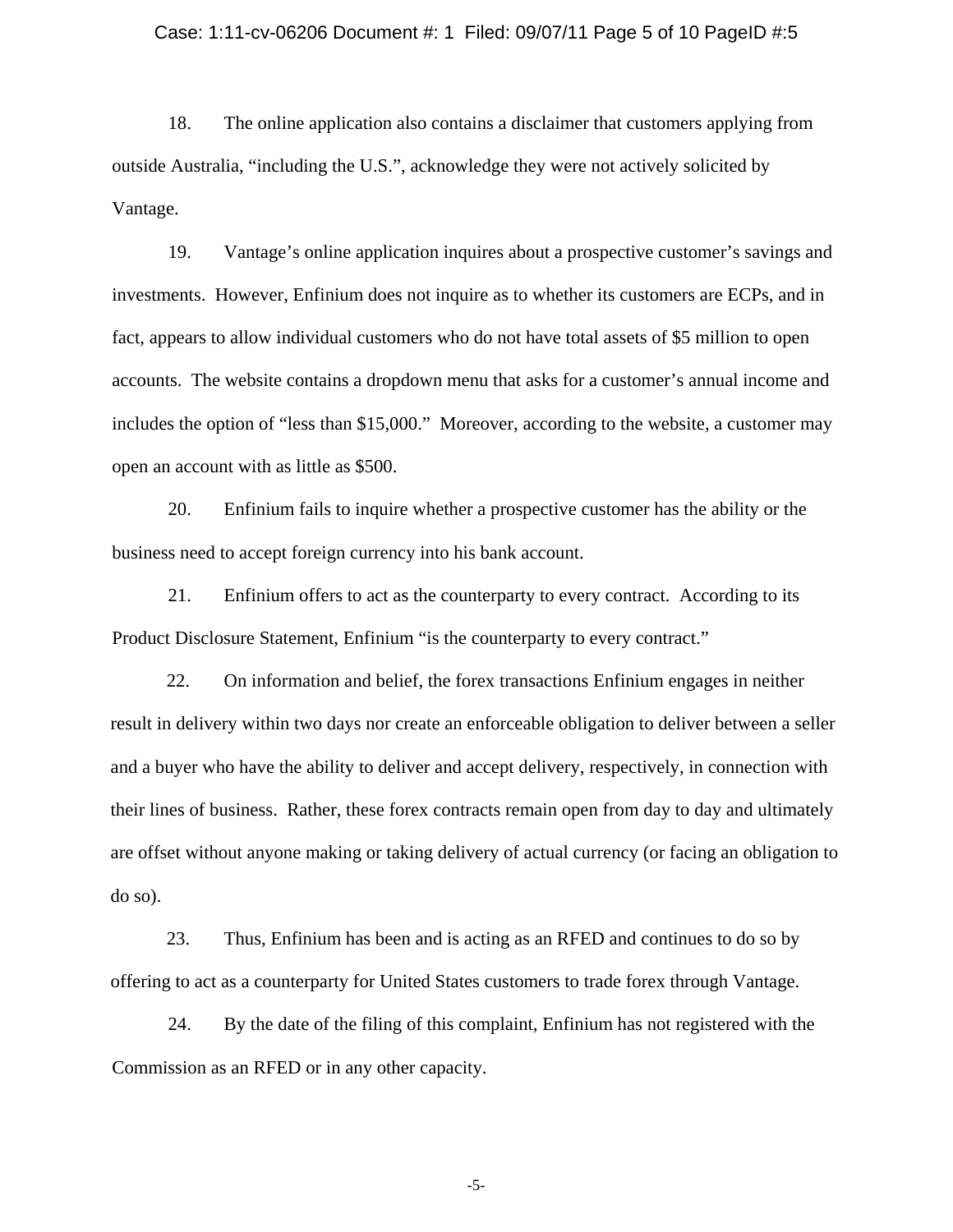Case: 1:11-cv-06206 Document #: 1 Filed: 09/07/11 Page 6 of 10 PageID #:6

25. Furthermore, Enfinium is not exempt from registration.

# **VI. VIOLATIONS OF THE COMMODITY EXCHANGE ACT**

# **COUNT ONE: VIOLATION OF SECTION 2(c)(2)(C)(iii)(I)(aa) OF THE ACT, AS AMENDED: FAILURE TO REGISTER**

26. Paragraphs 1 through 25 are realleged and incorporated herein.

27. During the relevant period, Enfinium, through Vantage, solicits or accepts orders

from non-ECPs in connection with leveraged or margined forex transactions at an RFED.

Enfinium engages in this conduct without being registered as an RFED, as required by

Regulation 5.3(a)(6)(i), 17 C.F.R. § 5.3(a)(6)(i) (2011), all in violation of Section

 $2(c)(2)(C)(iii)(I)(aa)$  of the Act, as amended, to be codified at 7 U.S.C. §  $2(c)(2)(C)(iii)(I)(aa)$ .

28. Each day that Enfinium engages in this conduct since October 18, 2010 is alleged

as a separate and distinct violation of Section  $2(c)(2)(C)(iii)(I)(aa)$  of the Act, as amended, to be

codified at 7 U.S.C.  $\S 2(c)(2)(C)(iii)(I)(aa)$ .

# **COUNT TWO: VIOLATION OF REGULATION 5.3(a)(6)(i) FAILURE TO REGISTER AS A RETAIL FOREIGN EXCHANGE DEALER**

29. Paragraphs 1 through 25 are realleged and incorporated herein.

30. During the relevant period, Enfinium is, of offers to be, the counterparty to retail forex transactions without being registered as an RFED in violation of Regulation 5.3(a)(6)(i), to be codified at 17 C.F.R. § 5.3(a)(6)(i) (2011).

31. Each day that Enfinium fails to register as an RFED since October 18, 2010 is alleged as a separate and distinct violation of Regulation 5.3(a)(6)(i), 17 C.F.R. § 5.3(a)(6)(i) (2011).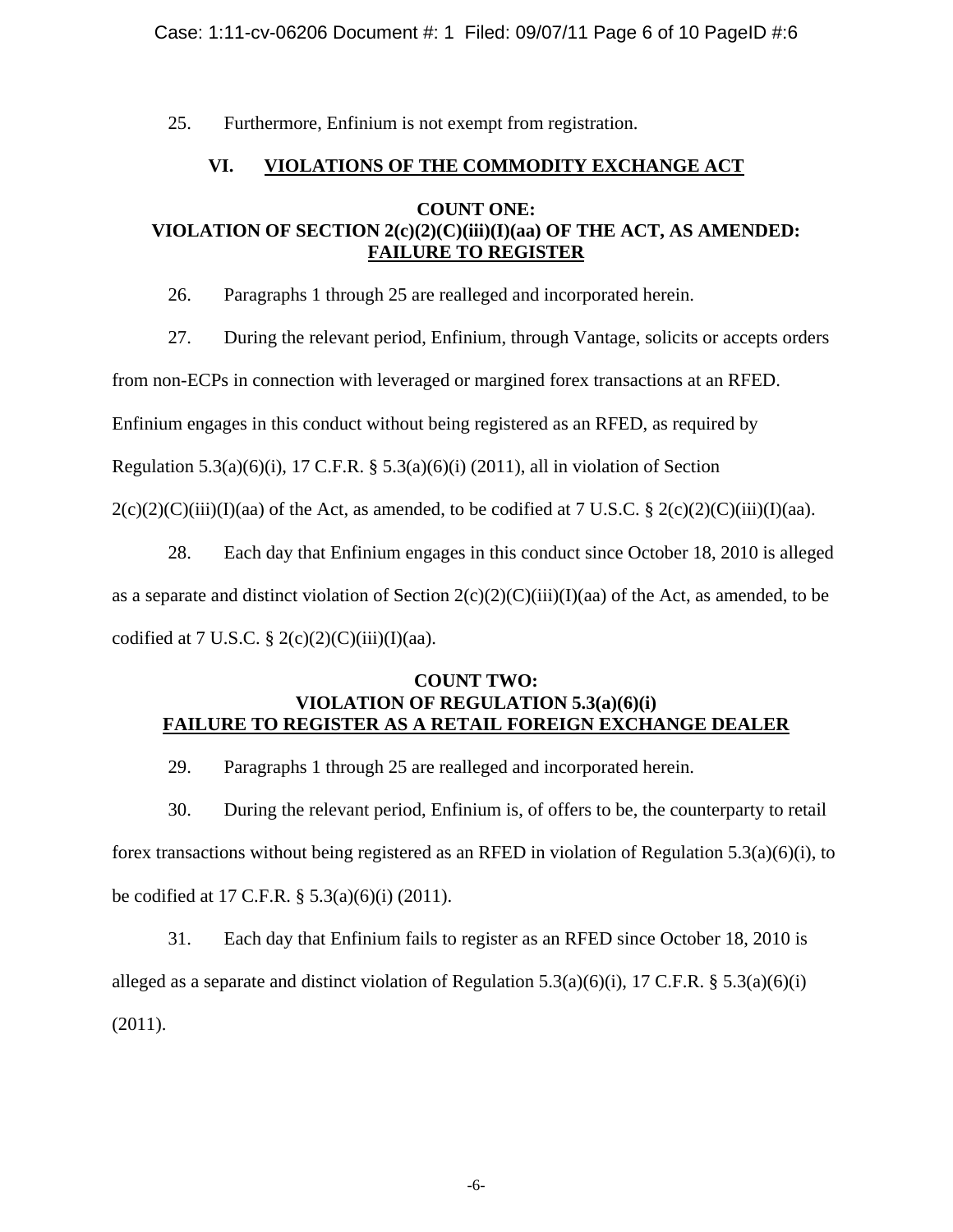#### **VII. RELIEF REQUESTED**

WHEREFORE, the CFTC respectfully requests that this Court, as authorized by Section 6c of the Act, as amended, to be codified at 7 U.S.C. § 13a-1, and pursuant to its own equitable powers, enter:

A. An order finding that Enfinium violated Section  $2(c)(2)(C)(iii)(I)(aa)$  of the Act, as amended, to be codified at 7 U.S.C.  $\S 2(c)(2)(C(iii))(I)(aa);$ 

B. An order finding that Enfinium violated Regulation 5.3(a)(6)(i), 17 C.F.R.  $§ 5.3(a)(6)(i) (2011);$ 

C. An order of permanent injunction prohibiting Enfinium, and any other person or entity associated with it, from engaging in conduct in violation of Section  $2(c)(2)(C)(iii)(I)(aa)$  of the Act, as amended, to be codified at

7 U.S.C. § 2(c)(2)(C)(iii)(I)(aa);

D. An order of permanent injunction prohibiting Enfinium, and any other person or entity associated with it, from engaging in conduct in violation of Regulation  $5.3(a)(6)(i)$ , 17 C.F.R. § 5.3(a)(6)(i) (2011);

E. An order of permanent injunction prohibiting Enfinium, and any other person or entity associated with it or its website, from operating its website while in violation of Section  $2(c)(2)(C(iii))(I)(aa)$  of the Act, as amended, to be codified at 7 U.S.C. §  $2(c)(2)(C)(iii)(I)(aa)$ , and Regulation 5.3(a)(6)(i), 17 C.F.R. § 5.3(a)(6)(i) (2011);

F. An order of permanent injunction prohibiting Enfinium and any successor thereof, from, directly or indirectly:

1) Trading on or subject to the rules of any registered entity (as that term is defined in Section 1a of the Act, as amended, to be codified at 7 U.S.C. § 1a);

-7-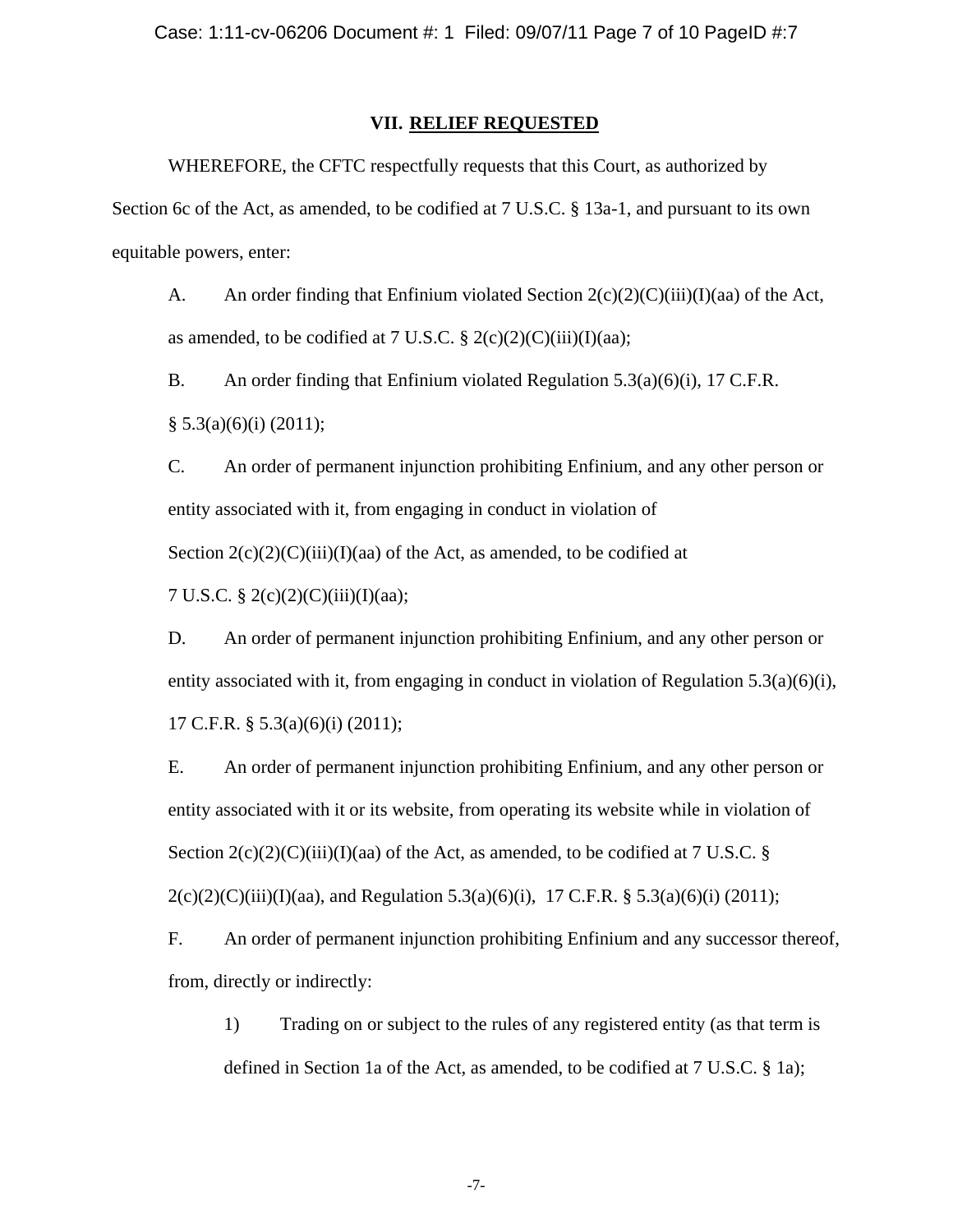2) Entering into any transactions involving commodity futures, options on commodity futures, commodity options (as that term is defined in Regulation 32.1(b)(1)), 17 C.F.R. § 32.1(b)(1) (2011)) ("commodity options"), swaps, and/or foreign currency (as described in Sections  $2(c)(2)(B)$  and  $2(c)(2)(C)(i)$  of the Act, as amended, to be codified at 7 U.S.C. §§  $2(c)(2)(B)$  and  $2(c)(2)(C)(i)$  ("forex contracts") for its own personal account or for any account in which it has a direct or indirect interest;

3) Having any commodity futures, options on commodity futures, commodity options, swaps, and/or forex contracts traded on its behalf;

4) Controlling or directing the trading for or on behalf of any other person or entity, whether by power of attorney or otherwise, in any account involving commodity futures, options, commodity options, swaps, and/or forex contracts;

5) Soliciting, receiving or accepting any funds from any person for the purpose of purchasing or selling any commodity futures, options on commodity futures, commodity options, swaps, and/or forex contracts;

6) Applying for registration or claiming exemption from registration with the CFTC in any capacity, and engaging in any activity requiring such registration or exemption from registration with the CFTC except as provided for in Regulation 4.14(a)(9), 17 C.F.R. § 4.14(a)(9) (2011); and

7) Acting as a principal (as that term is defined in Regulation 3.1(a), 17 C.F.R. § 3.1(a) (2011)), agent, or any other officer or employee of any person registered, exempted from registration or required to be registered with the CFTC except as provided for in Regulation 4.14(a)(9), 17 C.F.R.  $\S$  4.14(a)(9) (2011).

-8-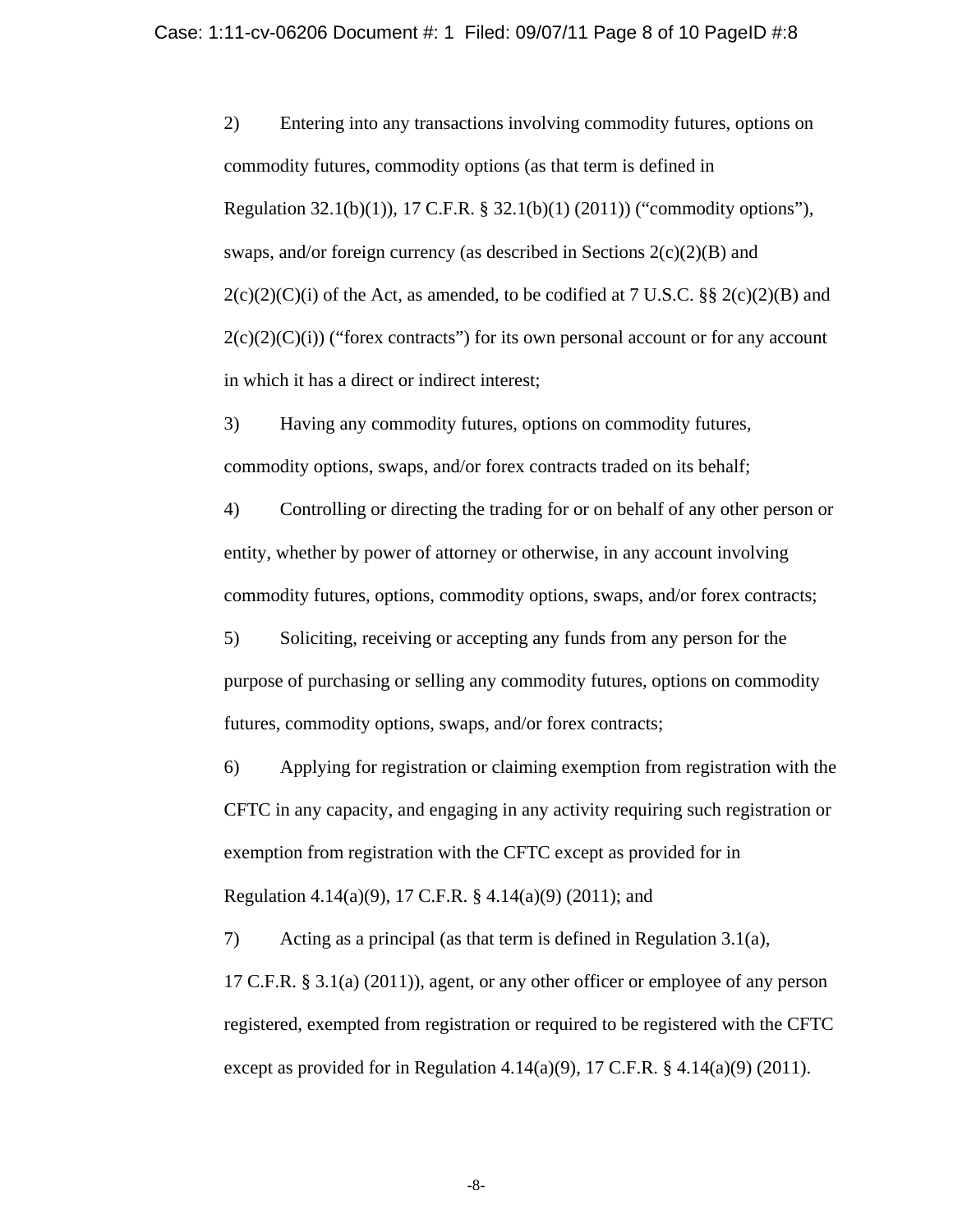#### Case: 1:11-cv-06206 Document #: 1 Filed: 09/07/11 Page 9 of 10 PageID #:9

G. Enter an order requiring that Enfinium, as well as any of its successors, disgorge to any officer appointed or directed by the Court all benefits received including, but not limited to, salaries, commissions, loans, fees, revenues and trading profits derived, directly or indirectly, from acts or practices that constitute violations of the Act, as amended, and the Regulations, including pre and post-judgment interest;

H. Enter an order directing Enfinium and any successors thereof, to rescind, pursuant to such procedures as the Court may order, all contracts and agreements, whether implied or express, entered into between it and any of the customers whose funds were received by them as a result of the acts and practices, which constituted violations of the Act, as amended, and the Regulations as described herein;

I. Enter an order requiring Enfinium to pay civil monetary penalties under the Act, to be assessed by the Court, in amounts of not more than the greater of: (1) triple its monetary gain for each violation of the Act, as amended, and the Regulations or (2) \$140,000 for each violation committed on or after October 23, 2008;

J. Enter an order requiring Enfinium to pay costs and fees as permitted by 28 U.S.C. §§ 1920 and 2412(a)(2) (2006); and

K. Enter an order providing such other and further relief as this Court may deem necessary and appropriate under the circumstances.

Respectfully submitted,

## COMMODITY FUTURES TRADING COMMISSION

#### /s/ David A. Terrell

David A. Terrell Senior Trial Attorney

-9-